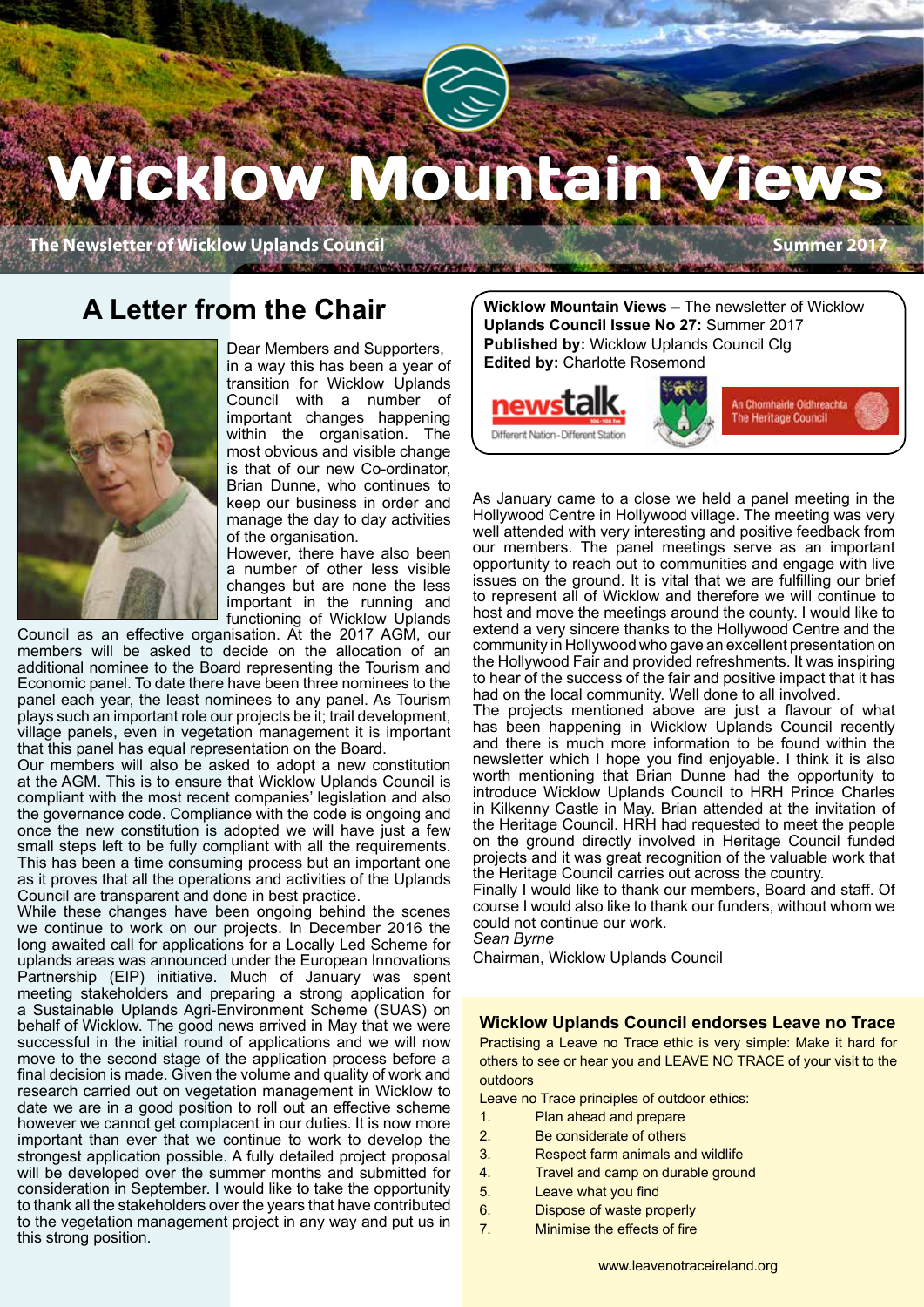## **EUROPARC Federation, Sustainable Agriculture in Protected Areas Commission**

The EUROPARC Federation serves as a network for Europe's natural and cultural heritage and aims to improve the management of protected areas across Europe through international co-operation, the exchange of ideas and experience and by influencing policy. Wicklow Uplands Council has been a member of the Federation for a number of years and represents something of a hybrid within the organisation, as the vast majority of its near 400 members own or manages protected areas across Europe. 'Protected areas' include National Parks, of varying categories, and other designated areas across Europe including Special Areas of Conservation, Special Protected Areas, Areas of Natural Constraint etc.

The EUROPARC Federation recently established new commissions in which members are invited to participate directly. The aim of the commissions is to operate at two levels – as a core group who will form the commission and drive the agreed agenda and an advisory e-forum who will input ideas and information. The new commissions will deal will a range of topics including;

*• Agriculture and Protected Areas, Communications and Marketing, Fedenatur/Periurban, Health and Protected Areas, Natura 2000 and EUROPARC Membership*

Wicklow Uplands Council was invited to have a representative on the new 'Sustainable Agriculture in Protected Areas Commission', following the successful hosting of the 'We are Sustainable Farmers' workshop at the 2016 EUROPARC conference. Tom Byrne, Vice-Chairman and farmer, was nominated to sit on the commission.

The overall mission of the new 'Agriculture and Protected Areas Commission' is to undertake a feasibility study exploring the option of a 'Charter for Sustainable Agriculture' and to make recommendations to the EUROPARC Council on future developments. The EUROPARC Federation recognises that parks and protected areas represent, now more than ever, ideal territories to promote sustainable agricultural practices and activities. There is great potential in these areas to encourage regional rural development through the promotion of local high quality products and resources with a historical and cultural context. The commission will take into consideration the needs of nature protection and the interests of local stakeholders (farmers, breeders, artisans and related sectors).

It is still very early days in the commission but it will serve to promote the contribution that agriculture can offer to protected area management, in terms of nature conservation, and viceversa. Similar to the work of Wicklow Uplands Council, they hope to create dialogue and co-operation and the involvement of local people in the management and promotion of their areas. The commission will play a role in influencing policy makers in Europe and in June they will meet with the Directorate-General for Environment, the European Commission department responsible for EU policy on the environment. This demonstrates the importance of direct involvement with these organisations and the opportunity to bring issues on the ground to European policy makers.

*Tom Byrne, Vice-Chairman, Wicklow Uplands Council*

## **The Dublin Mountains Project**

South Dublin County Council, Coillte and the Dublin Mountains Partnership have recently proposed an integrated plan for the Dublin Mountains. The proposed Dublin Mountains Project aims to develop a recreation site providing visitors with a facility to enjoy the landscape and its key cultural, archaeological, geological and natural features. The concept includes the development of a mixed forest, improved networks of trails, conservation measures and visitor facilities.

The plan includes:

- A Hellfire Club Visitors Centre which will include café, toilets and an information hub and will enable access to the wider trail network and activities of Dublin mountains
- A tree top canopy walk to Massey's Woodland that will serve as both "an experience and a safe connection".
- A large extension to existing parking areas that will "address congestion and illegal parking issues" currently at the site.
- Improve the trail network by establishing new trails and loops with signage, picnic benches, natural play area, views etc.
- Removal of laurel and invasive species from along streams and river edges, opening up the vistas along the watercourses.

The planning application for the development will be lodged with An Bord Pleanala in June/July of this year. Following that, there will be further consultations with the local community and businesses in the area. Submissions on the Dublin Mountains Project can be made to econdev@sdublincoco.ie. Further information at www. sdcc.ie



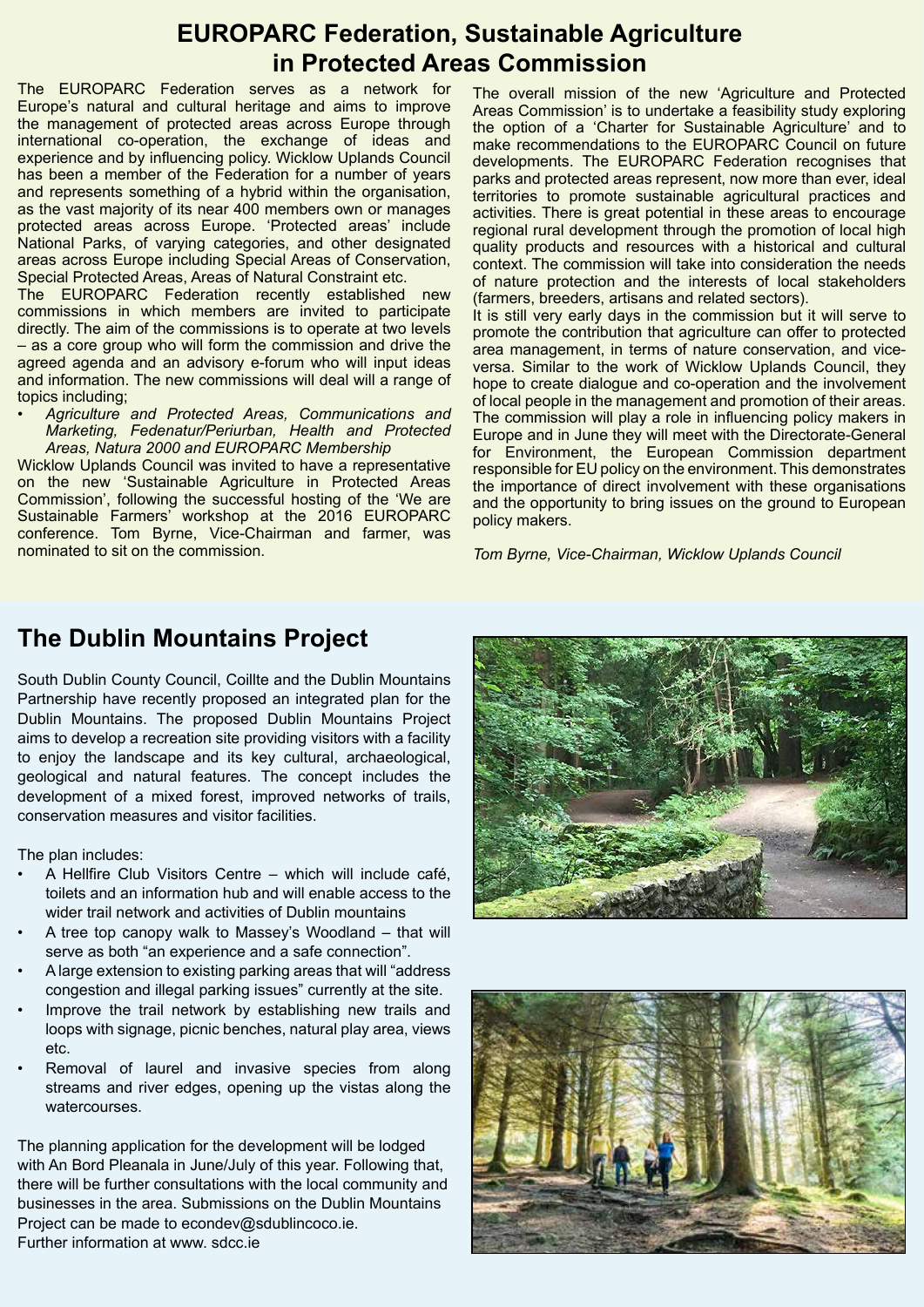## **Common sense prevails in Wicklow Way judgment**

The High Court ruling in February overturning a €40,000 award made last year to a woman injured in a fall on the Wicklow Way brought welcome relief for landowners, State agencies, community groups and recreational users.

The case was taken by a woman, Ms. Wall, from north county Dublin, following a fall on a boardwalk section of the Wicklow Way, close to the JB Malone memorial. The accident occurred in August 2013. The woman caught her foot in an indentation in the boardwalk which caused her to fall forwards, sustaining injuries to her knee. As the location is within Wicklow Mountains National Park she sued the National Parks & Wildlife Service for damages, claiming that the condition of the boardwalk had caused her injury.



#### **Basis to Circuit Court award**

It is pivotal to the case that the woman fell on a boardwalk. Section 4(4) of the Occupiers Liability Act imposes a higher duty of care on the occupier (typically the landowner) for structures 'provided for use primarily by recreational users'. Had the woman's injury resulted from a slip on a wet or rocky hillside, or from the collapse of a farm gate, the same judgment would likely not have resulted, as in both those situations the landowner's duty of care would have been comparatively minimal. Following the Circuit Court award in April 2016 a decision was taken immediately to appeal to the High Court.

The High Court hearing took place over five days in November and December 2016. Witnesses were called on behalf of the National Parks & Wildlife Service, County Wicklow Partnership and Mountaineering Ireland; the National Trails Office also provided assistance.

The mechanism of the woman's fall, the structure of the boardwalk and the maintenance procedures within Wicklow



Mountains National Park were all examined in detail. The evidence provided on behalf of Mountaineering Ireland covered the ethos of personal responsibility which is at the heart of mountain activities, the condition of the boardwalk and its use by walkers. The Visitor Safety in the Countryside approach, which provides guidance on how to balance management intervention with personal responsibility, was also outlined.

Common sense judgment

On 17th February 2017 Judge Michael White delivered a clear and strong judgment setting aside the Circuit Court award. In dealing with the mechanism of the fall the judge concluded there was a high degree of negligence on Ms Wall's part as she was not looking at the surface of the boardwalk when she fell.

In addressing the National Parks & Wildlife Service's legal liability the judge emphasised that the duty of reasonable care to maintain the boardwalk was not an absolute duty and that the standard of care had to be adapted taking into account the location of the boardwalk and the benefit to society from the provision of the boardwalk. The judge found that the National Parks & Wildlife Service was not negligent in not filling in the indentations in the boardwalk or replacing the sleepers and he overturned the Circuit Court judgment.

It is worth reiterating that this case related specifically to structures provided for recreational users (e.g. stiles, bridges and boardwalks) and that the majority of these structures are on managed trails where there is an insurance policy in place to indemnify landowners. This judgment clarifies case-law in a way that will be valuable if similar cases arise in the future.

It is important too that the responsibility of recreational users for their own actions continues to be emphasised by all those involved in developing and promoting outdoor recreation activities.

*Helen Lawless, Mountaineering Ireland*

## **Wicklow County Tourism launches #MyWicklow campaign**



Wicklow County Tourism has launched a new extensive promotional campaign in partnership with key tourism providers around the County. Following on the tremendous success of the last year's campaign, the focus for 2017 will be on #MyWicklow. #MyWicklow is about why Wicklow is so special for visitors and residents: great outdoor activities, amazing heritage, world class gardens, fantastic foods and flavours, and so much more. Wicklow is unique, and through #MyWicklow, we want to invite the people of Wicklow to showcase what makes Wicklow so special!

"We're calling to everyone living or visiting Wicklow to post on social media their favourite Wicklow places, favourite Wicklow activities, favourite Wicklow Foods or favourite Wicklow stories, #MyWicklow is an invitation and an opportunity for everyone to share with the world what makes Wicklow such a fantastic place to visit.

For further info, go to www.visitwicklow.ie or call 0404 20070 *Fred Verdier, Manager, Wicklow County Tourism*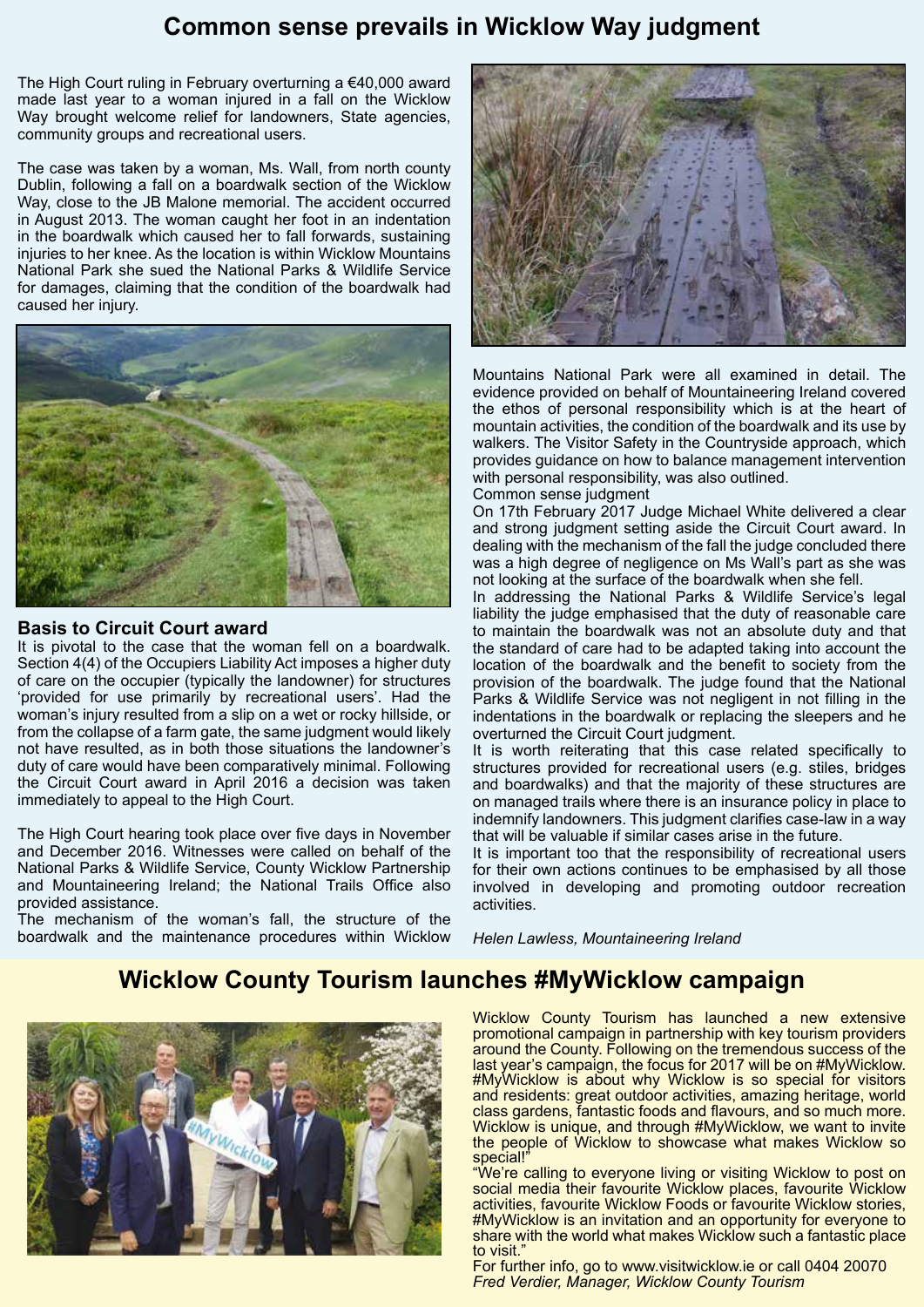## **Vegetation Management**

## **Hill farmers: under-valued custodians of hill ecosystems**

There was much interest and discussion as a result of this oral presentation by Brian Dunne at the 2017 ENVIRON conference (10th -12th April) in Athlone. The ENVIRON conference is the largest gathering of environmental researchers in Ireland with over 300 researchers in attendance this year.

Brian began with a short description of what is meant by traditional uplands management in Wicklow. A mosaic of low heather, rarely taller than 60 cm (2 feet), was maintained by grazing and burning and provided safe ground nest sites with cover from predatory birds. Only unpalatable taller, leggier woody heather was burnt as it was not grazed. This low intensity burning left the rootstock and peat layer undisturbed. Between the stands of heather a host of other plants flourished, providing optimal conditions for grazing and biodiversity. Records for the Powerscourt estate show a record 358 grouse were shot in 1890 on Sheeps Bank, indicating the quality of the habitat at that time.

So what happened? The unintended consequences of the events of the last century such as World Wars and EU membership, new designations & changes in legislation, the formation of the Wicklow National Park and the development of forestry in the uplands all played a role in changing the socioeconomics of upland areas and changes to upland farming. There has been an ongoing decline in upland sheep farmers who acted as the custodians of upland habitats for generations. The decline in young farmers is of particular concern. Recent research has found that this decline in upland farming to be primarily due to poor profitability. At one time the annual crop of wool meant sheep were double earners both as providers of wool and meat. The price of wool is now at an all-time low, with changes in trends and the development of a disposable society with a penchant for synthetic fibres.

Upland farmers are also finding it more difficult to effectively manage their lands due to restrictive legislation. Much of the deterioration in the quality of upland habitats has been attributed to the alteration of the vegetation management season. Traditionally it was permitted to burn or remove vegetation up to April 15th each year, but is now illegal after March 1st (amended Section 40 of the Wildlife Act, 2000). This date restriction is in the Republic of Ireland only and differs from the UK who can effectively manage vegetation to April 15th each year. In the UK, the RSPB currently recommend such rotational patch burning of heather to provide attractive nesting sites and also state that moorland managed for red grouse support higher densities of curlews. The current season in Ireland is largely unworkable due to unsuitable weather conditions so early in the year. A result of this has been an increased risk of wildfire from a buildup of overgrown woodier vegetation. Curiously, there are few newspaper reports of devastating wildfires before 2000.

The destructive effects of wildfires and the ecological damage lead to lively debate. Wildfires can lead to the destruction of an entire hillside, with burning of the peat layer to the subsoil. Without the vegetation cover, erosion takes place resulting in increased turbidity of the runoff water. This is an increased cost for Irish Water as the Wicklow uplands are the main catchment areas for Dublin's water supply. In addition the capacity of peat, and sphagnum moss, to store and hold water is gone so less protection against floods. Following a wildfire, recolonisation of the vegetation takes years as the soil microbiome is gone;

heather regeneration is particularly slow while bracken is a very invasive. The spread of bracken pose more issues including being toxic to livestock and harbouring ticks. Tickborne diseases, such as Lyme disease and other co-infections affect sheep, deer and humans and are recognised as a public health issue for all users of the uplands. Carbon sequestration and mitigation were also discussed. The Wicklow Uplands, with good vegetation management and increased peaty soil depth, could provide a good carbon store. This sequestration would help meet the national requirements to reduce carbon emissions. Though a wildfire would instantly negate any mitigation as the store literally goes up in smoke.

Thus, up till now hill farmers have been underappreciated, but the custodians of the hills. Tweeted at the meeting- 'hill farmers endangered species'! Should they also be on the Red List? Young farmers have to be encouraged back to the hills. This will require mentoring them in herding skills and also developing flocks of sheep that know the hills. Hefted sheep and young farmers take time to develop.

*Claire Chambers, WUC Board Member*



## **Heritage Bill**

The Heritage Bill, which would allow burning of upland vegetation in March when weather conditions are unsuitable in the previous months, was debated in the Seanad a number of times in recent months. After a number of proposals and amendments, relating to the hedge-cutting season, the Bill has now been passed to the Dáil for further debate before a final decision is made. Wicklow Uplands Council is in favour of the Bill and the use of controlled burning in the best management of upland vegetation. The current season which ends on the last day of February is very restrictive for upland landowners and has resulted in large areas of overgrown vegetation. Vast monocultures of heather, gorse and bracken are not good for grazing or biodiversity and create a potential fire hazard due to the build of vegetation in drier summer months. Healthy upland habitats are comprised of a range of vegetation type and structure.

This year there were a number of fires in upland areas across the country as dry weather prevailed throughout April. Wicklow Uplands Council urges that fires are not set outside of the current permissive burning season. Dry vegetation resulted in uncontrolled fires spreading rapidly with devastating effect, as was witnessed in the West of Ireland this year. Wicklow Uplands Council will continue to advocate for the extension of the current permissive burning season and the use of controlled and managed burning. However the spread of uncontrolled fires outside of the current permissive season will make this task much more difficult.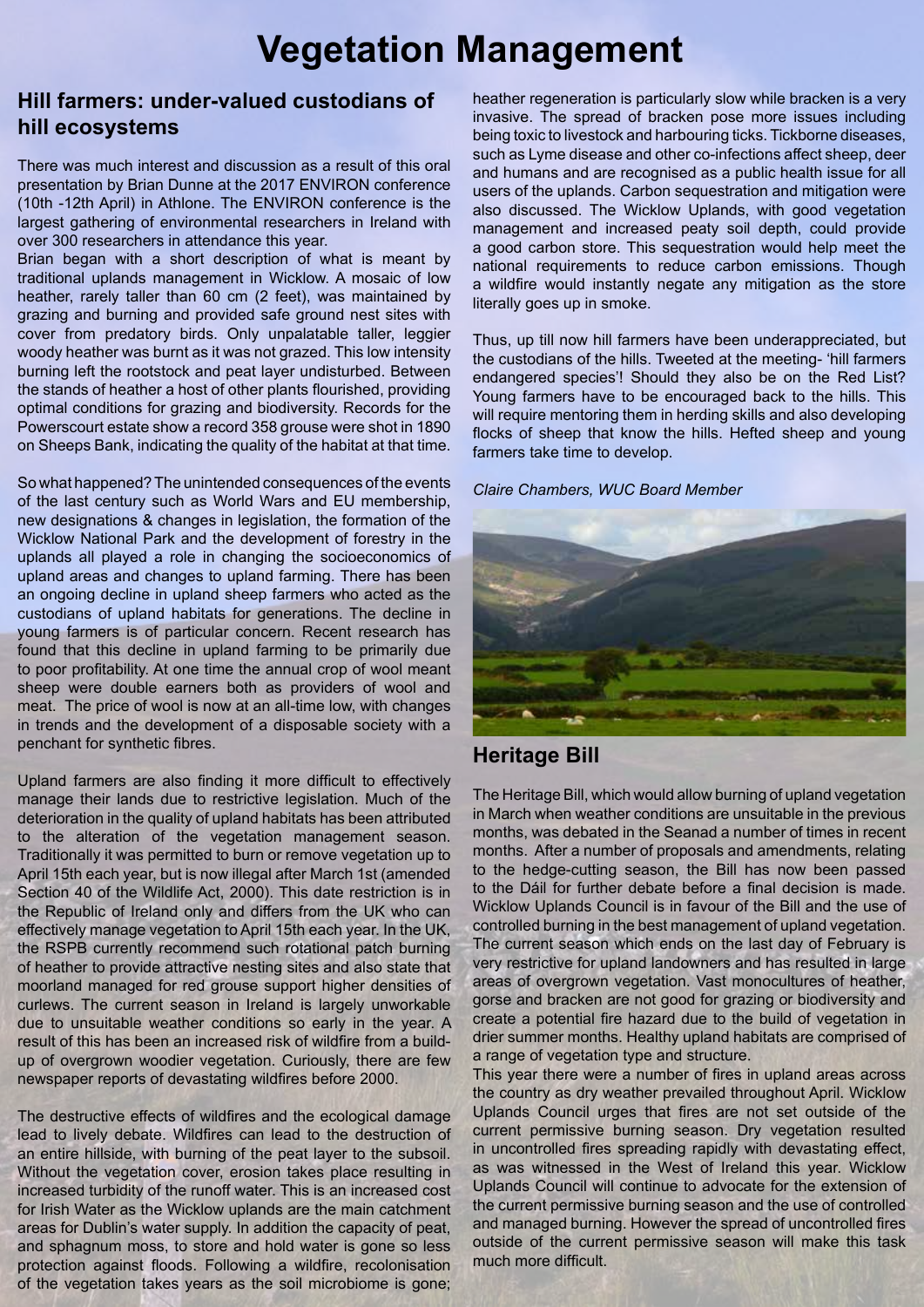#### **An update on a Locally Led Scheme**

For the past number of years Wicklow Uplands Council has been working with hill farmers, the Irish Uplands Forum, the National Parks and Wildlife Service and Teagasc in working towards supporting upland farmers and the best management of upland vegetation. Research carried out in the Wicklow/Dublin uplands identified a decline in upland sheep farming and the need for targeted support for upland farmers. As outlined in the previous article, farmers play a crucial role in keeping upland habitats in good environmental condition. During the last review of the Common Agriculture Policy (CAP) Wicklow Uplands Council lobbied for the inclusion of locally led schemes, for upland areas, under the Rural Development Programme (RDP) and following the consultation period with the Department of Agriculture provision was made for such schemes.



Recently there has been a lot of discussion and media coverage in relation to vegetation management and locally led schemes. However the question for many people is still, what exactly are Locally Led Agri Environment Schemes (LLAESs) and how do they work? Essentially LLAESs encourage locally driven solutions to address environmental and biodiversity challenges at a local level i.e. local solutions to local problems. While other agri-environment schemes have aimed to address environmental problems a weakness has been that they operated on a 'one size fits all' approach. LLAESs aim to offer a more targeted approach.

The value of a locally led approach was realised following two very successful initiatives in the Burren, Co Clare; The Burren LIFE Project 2005-2010 and the Burren Farming for Conservation Programme 2010-2015. These programmes successfully demonstrated the important role that farmers and farming practices play in the conservation of habitats.

After a lengthy period of anticipation a competitive call for applications for LLAESs for upland areas was announced in December 2016 under the European Innovations Partnerships (EIP) programme. The EIP involves the cooperation of farmers, scientists, advisors, NGOs and others coming together in operational groups to address a specific issue. This call for applications was open to projects focusing on environmental or climate related issues not just in upland areas.

Wicklow Uplands Council submitted a proposal for a LLAES aptly titled 'Sustainable Uplands Agri-environment Scheme' (SUAS). The aim of SUAS is to support farmers and promote improved vegetation management in the Wicklow/Dublin uplands. The proposal is based on the research carried out in the area over the last number of years. There was huge interest

in the EIP programme with a greater than expected number of applications being submitted for consideration. The Uplands Council application was one of 22 projects to be shortlisted to progress to the second round of the application process. This stage of the application process will involve the development of a detailed operational group project proposal, to be submitted in September 2017. It is expected that up to 11 projects will then be shortlisted to actually implement the projects on the ground.



While it is still very early days in the application process it is envisaged that SUAS will be a 5 year programme supporting economically, socially and environmentally sustainable farming. It will support the development and implementation of comprehensive plans aimed at improving/maintaining the quality of upland habitats and biodiversity. Participants in the scheme will undertake a number of clear measures which will help to achieve the goals.

As the proposal is still in the very early stages the exact details need to be fully developed. The allocated budget for each successful applicant has yet to be determined by the Department and this will obviously be a key factor in how the scheme can be implemented and what can be realistically achieved. The most important thing is that SUAS works effectively for all those involved. These projects will be monitored closely by the Department with the next review of the CAP in mind. If the projects are successful LLAESs may be seen as the way forward for sustainable farming and rolled out on a wider scale.

Wicklow Uplands Council will be working very closely with local stakeholders over the summer months to prepare the detailed project proposal. The level of research that has been carried out to date means that we are well positioned to develop and implement one of the first locally led schemes for upland areas in the country.

*Brian Dunne, Co-ordinator, Wicklow Uplands Council*

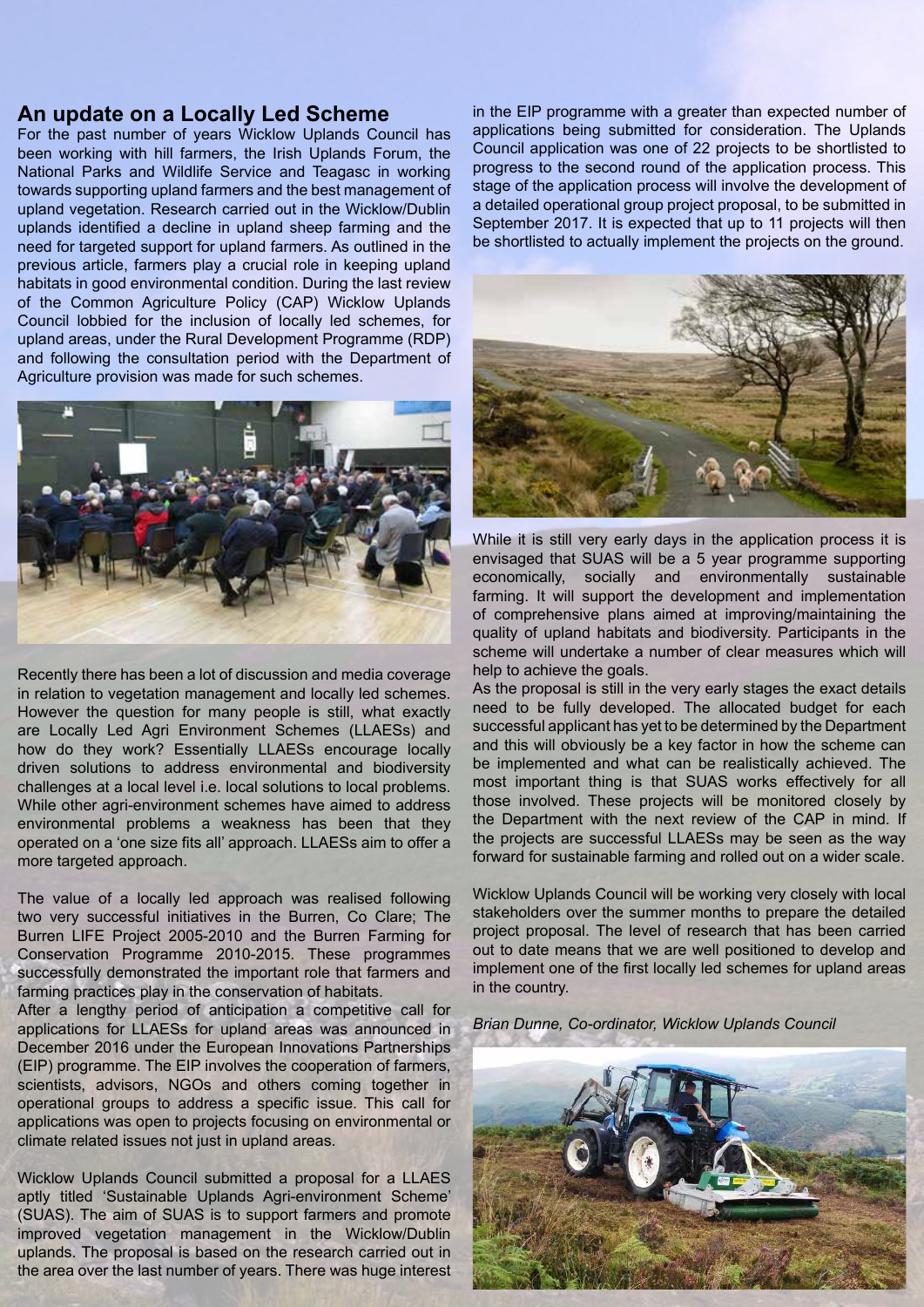## **Litter in the Wicklow Uplands**

It's no good saying "Ah sure littering has become an unfortunate part of modern disposable society" Whilst littering it is on the increase we shouldn't blame it on the evolution of lifestyle. Litter is a product of a careless and thoughtless section of people who often don't think of the consequences of their actions. Many people who throw paper cups out of passing cars have pristine clean cars inside and that is what they are focussed on – not the impact of their actions in keeping their cars litter free.

However, litter is not only made up of paper cups and takeaway cartons. It gets more sinister than that. Surveys have concluded that small bags of household rubbish are being dropped on our country roads. The bin from under the sink is finding its way into the uplands rather than the wheelie bin. Why? Cost probably. Recycling centres take most house hold waste. Plastic bottles, glass etc. The problem lies with that small element of 'stuff' that cannot be recycled. Rather than paying the annual bin charges the bin is being dumped for someone else to deal with. But what if nobody deals with it. The problem escalates. More and more bags of rubbish litter our country roads.

Roadsides, dykes and hedgerows dispersed with all kinds of litter are a disgusting sight. It not only affects our environment but also pride in our rural areas, and yet the practice continues. All littering is an eyesore but this type of littering is especially disgusting. Plastic Bottles, cans, nappies and paper blowing around our roadsides is not the picture we want to paint to our visitors.



But there is hope. The PURE Project has been a major success in tackling illegal dumping and fly-tipping, removing over 2,815 tonnes of dumping from the uplands since 2006. While PURE can effectively tackle dumping sites with larger volumes of rubbish and bags of rubbish, it is more problematic to remove loose litter strewn along our roadsides.

Local communities have been very effective in removing this kind of littering through initiatives such as the PURE Mile and through Tidy Towns Groups. To coincide with National Spring Clean Week, Wicklow Uplands Council organised a Litter Pick on the Sally Gap at the beginning of April.

We had a great turn out of voluntary 'Pickers' who spent most of their morning picking everything from paper cups to old boots, car jacks and bottles from the roadside. Ten kilometres of roadside was covered and as this was a very successful event, Wicklow Uplands Council hope to organise similar litter picks in other areas of the Uplands – indeed it is hoped that this will be an annual event where we will focus on different but key problem areas of the county.

#### **What can we do? Spread the word.**

It's easy!! . Reduce, Reuse, Recycle. Demonstrate to your friends and family how easy it can be. It can become a way of life. Even in small urban apartments we can segregate our waste and dispose of it properly. There are five recycling facilities in Wicklow and there is no charge to recycle and the



vast amount of household waste is recyclable. The opening times and lists of acceptable materials at these sites can be found on Wicklow County Council website at www.wicklow. ie/recycling-centres. Charity shops also accept offers of clothes, toys, old furniture etc. Indeed, there are a growing number of 'men's sheds' around the county which are also grateful to accept items.

Anybody caught dropping or leaving litter in a public place can be issued with an on the spot fine of €150 or a maximum of €3000 in court. Additionally, any person convicted of a litter offence may be required to pay the Local Authority's costs and expenses for investigation, prosecution and clean up. Do your bit.



#### **Report illegal dumping.**

Reporting Dumping and Littering Wicklow County Council operates a Lo-call Litterline 1890 54 88 37

PURE Lo-call no 1850 36 51 21 so you can conveniently report litter

offences or call the Main Environmental Office on 0404 20296 or email

env@wicklowcoco.ie

*Charlotte Rosemond, Acting Communications Officer, WUC*

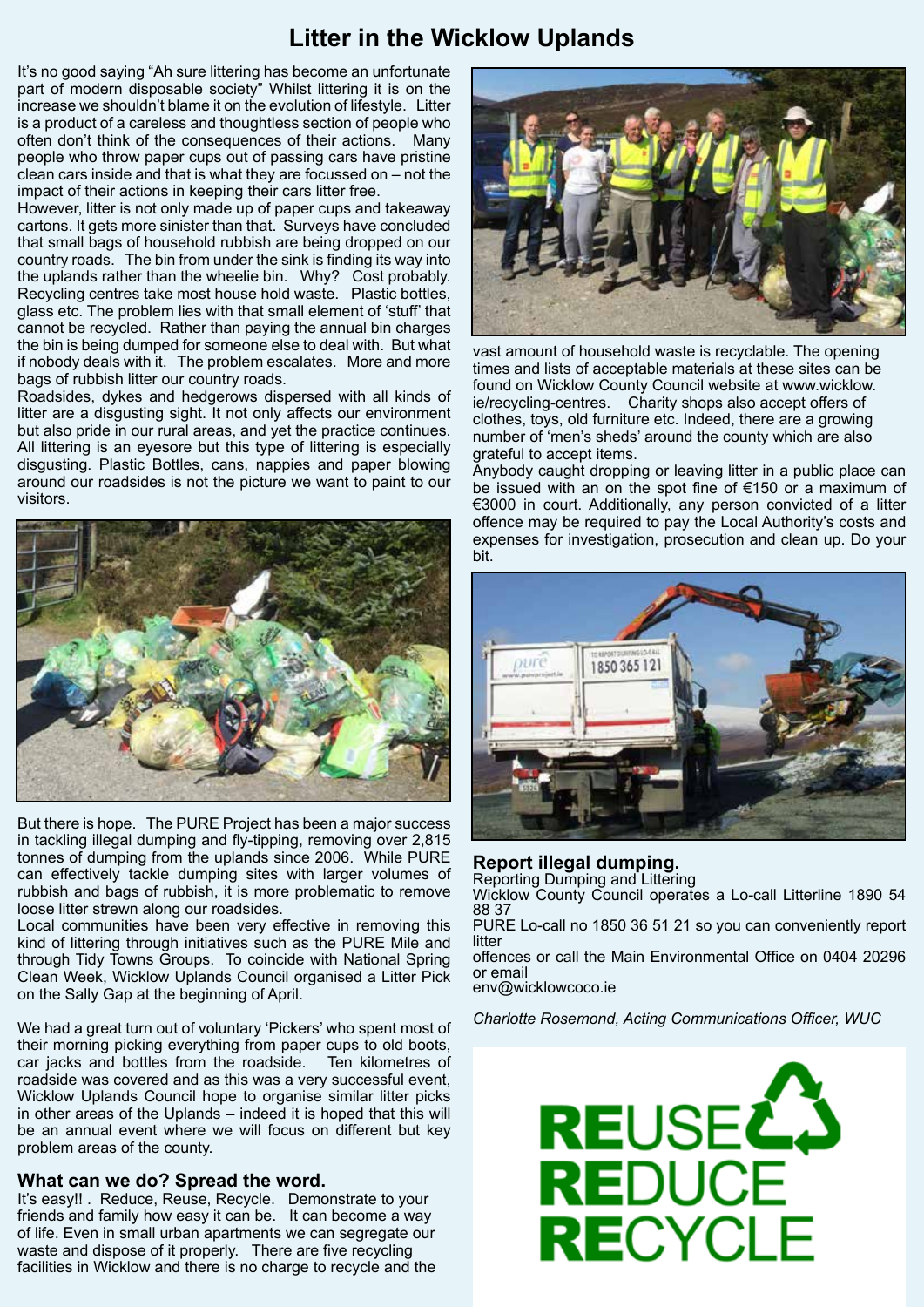## **Hollywood Fair**

Hollywood Fair is a remarkable success story attributed to the work of a dedicated committee together with landowner cooperation, sponsors, and community spirit. The theme of the fair is pre 1950's rural



heritage and proven to have something of interest for all. The fair is dependent on the support of Wicklow Co. Co., Gardaí, local businesses and surrounding villages and communities. The biggest challenge facing the committee each year is engaging help. The fair runs from Wednesday to Sunday with Sunday being the 'Fair Day'

Hollywood Fair started out as a means of raising funds for Baltinglass hospital and other local charities. A small group ran the fair each year but its popularity soon took over! Following a number of successful years and its growth in popularity, the committee was advised to put the concept on a more formal footing and a limited company was set up. This ensured that all the necessary legalities were put in place.

Each year the Hollywood Fair presents 11 local charities with cheques in the region of €2,500 and to date; over €200,000 has been raised. This is a phenomenal story of how community spirit and foresight can produce an event that attracts visitors from all over Ireland and beyond.

Those attending the fair are encouraged to dress in pre 1950s attire. This, in itself is a sight to behold. Last year the Guinness World Record for the 'Most Flat Caps Worn at a Single Event'

**Rural Post Offices – Are they to be a thing of the past?**



There has been much media attention surrounding the closure of Post Offices in rural Ireland. Small villages are losing their post offices as An Post moves forward with its 5 year plan to 'curb losses in the network'. The closure of several hundred Post Offices across the country is planned and the inconvenience caused to older people, many of whom rely on their local post office to collect their pension is huge.

It goes further than inconvenience though. The local Post Office is a place where folk meet and have a chat – the social hub of the village. The place where interaction with friends and neighbours is guaranteed. The warm feeling of belonging to a community is so important to our mental health. Loneliness is on the increase and a chance meeting with a neighbour is so important. Nobody wants to admit to being lonely but it is a huge problem in rural areas. It is becoming harder and harder to belong to a community nowadays. Perception being that people want to live in 'splendid isolation'.

was broken. There are displays of working vintage machinery and cars. There is a sheep show along with a display of vintage shearing. Farriers and blacksmiths can be seen shoeing horses. While other crafts such as basket weaving, butter making and bread making are on display. Old skills such as sheep dog trials and roof thatching, stone cutting and wood turning are displayed in a typical pre 1950's setting.

The weekend is steeped in culture and nostalgia with events such as; a Latin mass, set dancing, ceol agus cáinte, artistic & photographic exhibitions and sessions in the local pubs. Old forgotten games and pastimes such as horseshoe throwing, fortune telling, matchmaking, pitch & toss and the duck race are resurrected for the weekend – something for everyone. All who attend embrace the spirit of the event and the pre 1950's theme. Make a date this August 16th – 20th. Tell your friends and family. Further details can be found at www.thehollywoodfair.com.



Laragh/Glendalough was one of the post offices which have been deemed as not "economically viable" by An Post and a huge campaign by local people is ongoing to reopen the post office somewhere in the village. Kilmacanogue post office closed unexpectedly on 14th February. An Post said it was due to circumstances beyond their control.

The residents of Larah, Glendalough and Trooperstown must now travel 10k to Rathdrum or Roundwood Post Offices and folk in Kilmacaongue have to go to Bray. Bit by bit services in rural areas are being decimated and with that the already marginalised communities in these areas are being devastated.

#### **What can we do? Use the post office. Ensure that it is a viable business.**

The post office is not just somewhere to buy the odd stamp and post a letter. It offers a wide range of products and services. Log on to An Post.ie and see all that they offer to both personal and business customers.

Here are just a few of the essential services your local post office offers.

*Charlotte Rosemond, Acting Communications Officer, WUC*

| Send Mail / Buy Stamps     | Pay bills (Electricity/Gas)   | <b>TV Licence</b>         |
|----------------------------|-------------------------------|---------------------------|
| Next day Mail Delivery     | <b>Passport Express</b>       | Dog Licence,              |
| <b>Registered Post</b>     | International Money services  | <b>Property Tax</b>       |
| <b>Express Post</b>        | <b>Banking services (AIB)</b> | Mobile Phones and top ups |
| <b>Courier Post</b>        | <b>State Savings products</b> | An Post Insurance         |
| <b>Post Redirection</b>    | <b>Bulk Mail Deliveries</b>   | <b>iTunes</b>             |
| Mail minder / Delivery Box | <b>Direct Mailing Service</b> | One 4 All Gift Cards      |